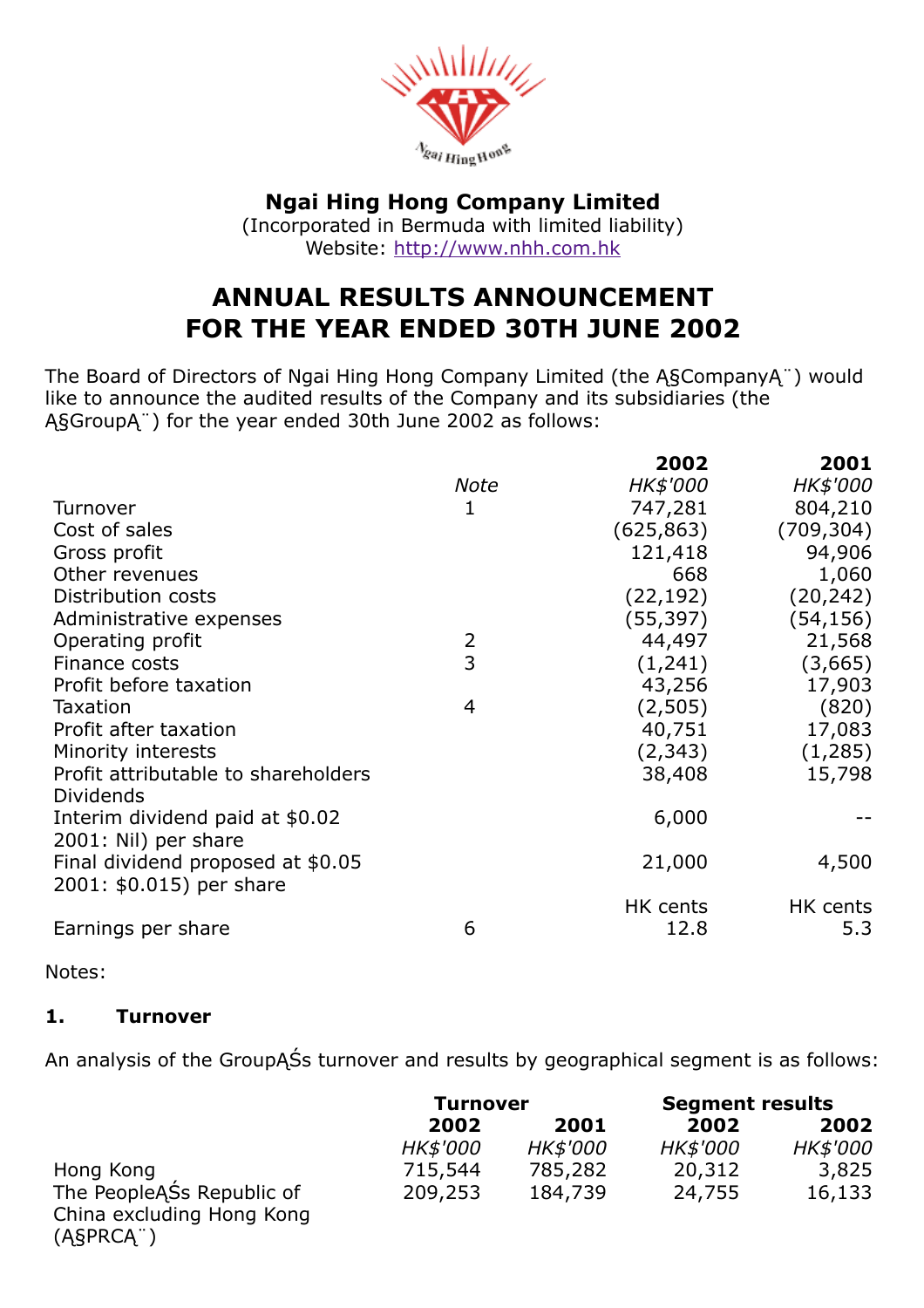| Less: elimination |         | $(177,516)$ $(165,811)$ | --     | --     |
|-------------------|---------|-------------------------|--------|--------|
|                   | 747,281 | 804,210                 | 45,067 | 19,958 |

Turnover and segment results are presented based on the operating locations of group companies.

All the GroupĄŚs turnover, operating profit and assets are attributable to the manufacturing and trading of plastic materials and accordingly no analysis of the GroupĄŚs turnover and contribution to operating profit and assets by business segment is provided.

#### 2. Operating profit

Operating profit is stated after charging:

|                            | 2002<br>HK\$'000 | 2001<br>HK\$'000 |
|----------------------------|------------------|------------------|
| Depreciation:              |                  |                  |
| Owned fixed assets         | 8,903            | 9,534            |
| Leased fixed assets        | 1,732            | 3,371            |
| 3.<br><b>Finance costs</b> |                  |                  |
|                            |                  |                  |

|                                    | 2002            | 2001            |
|------------------------------------|-----------------|-----------------|
|                                    | <b>HK\$'000</b> | <b>HK\$'000</b> |
| Interest on bank borrowings        | 1,182           | 3,326           |
| Interest element of finance leases | 59              | 339             |
|                                    | 1,241           | 3,665           |

#### 4. Taxation

The amount of taxation charged to the consolidated profit and loss account represents:

|                                           | 2002            | 2001     |
|-------------------------------------------|-----------------|----------|
|                                           | <b>HK\$'000</b> | HK\$'000 |
| Hong Kong profits tax                     |                 |          |
| - Current                                 | 2,642           | 424      |
| - Under/(overprovision) in previous years | 85              | (96)     |
|                                           | 2,727           | 328      |
| Deferred taxation                         | (222)           | 492      |
|                                           | 2,505           | 820      |

Hong Kong profits tax has been provided at the rate of 16% (2001: 16%) on the estimated assessable profit for the year. The GroupĄŚs subsidiaries operating in the PRC have no assessable income and accordingly no provision for PRC taxation has been made in the accounts.

Deferred taxation represents the tax effect of timing differences arising from accelerated depreciation allowances and tax losses.

#### 5. Movements in investment properties revaluation reserve

During the year, the deficit arising on revaluation of the investment properties as at 30th June 2002 amounted to HK\$250,000 (2001: surplus of HK\$10,000) was taken to the investment properties revaluation reserve.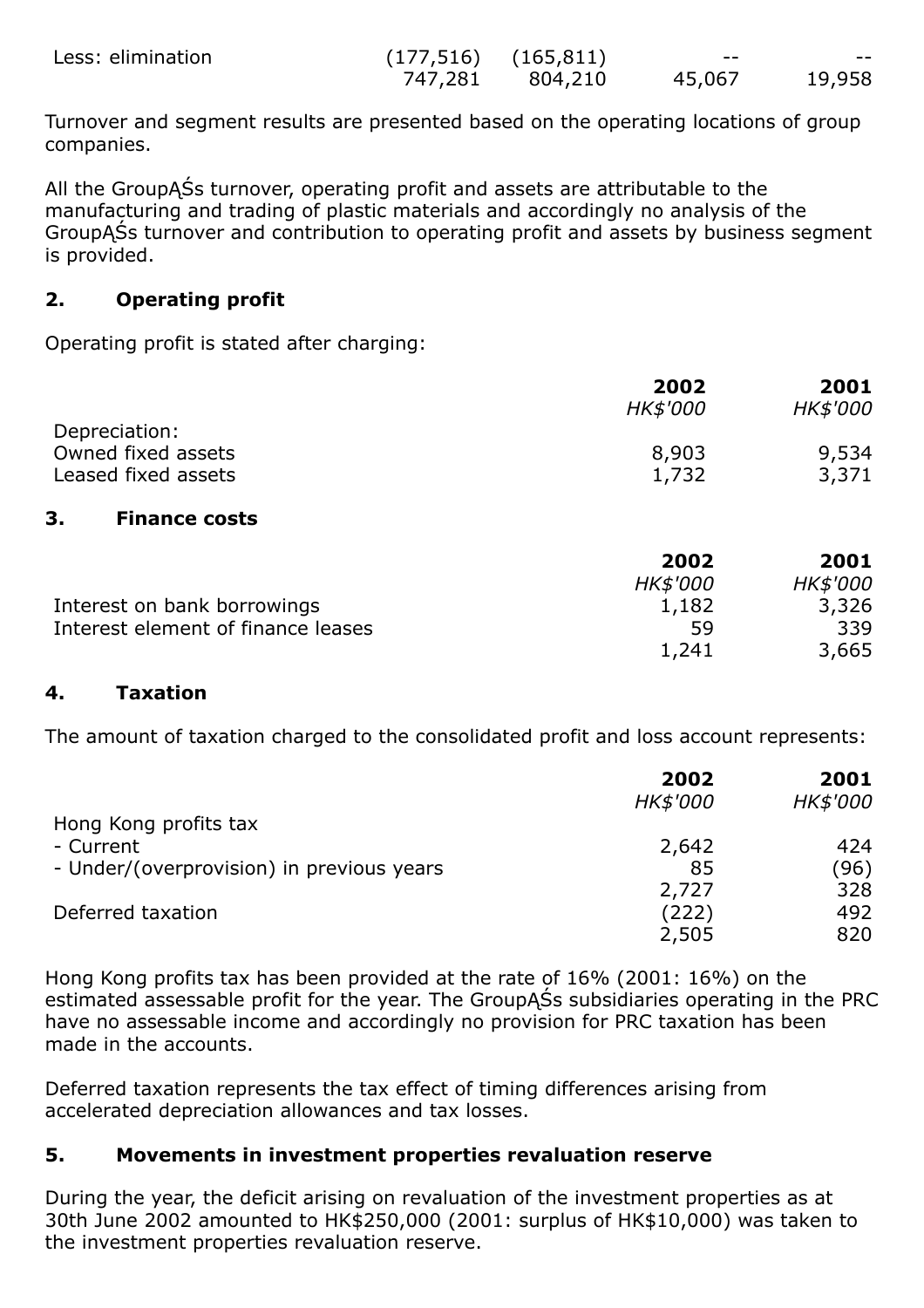## 6. Earnings per share

The calculation of basic earnings per share is based on the GroupĄŚs profit attributable to the shareholders of HK\$38,408,000 (2001: HK\$15,798,000) and 300,000,000 (2001: 300,000,000)

ordinary shares in issue during the year. No diluted earnings per share is presented as there is no dilutive potential ordinary share during the year.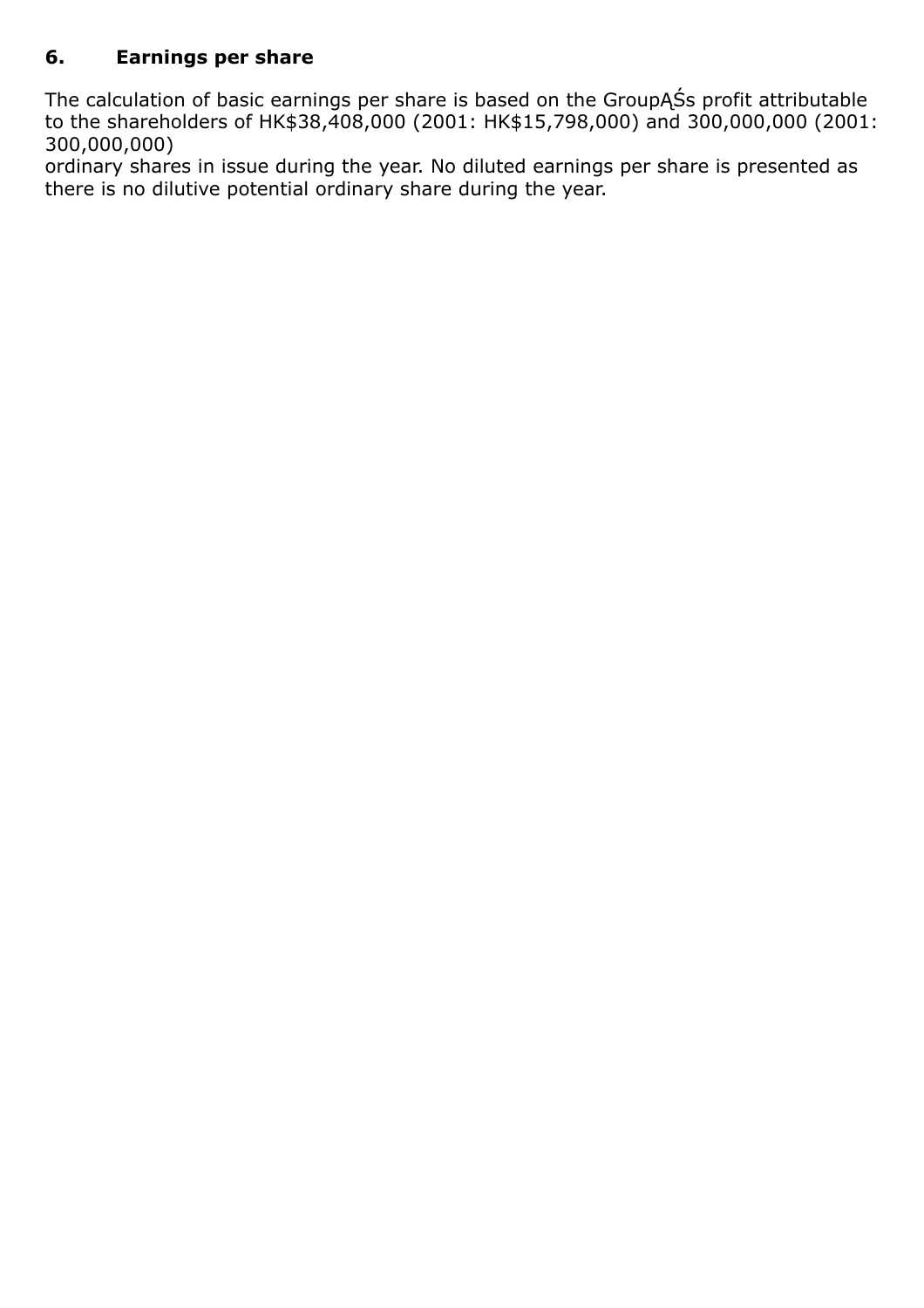## DIVIDEND

The directors have resolved to recommend the payment of a final dividend of HK5.0 cents per share for the year ended 30th June 2002 (2001: HK 1.5 cents). The proposed final dividend, together with the interim dividend of HK2.0 cents paid on 30th April 2002, will make a total distribution of HK7.0 cents per share for the year. The proposed final dividend, if approved at the forthcoming Annual General Meeting, will be payable in cash on or about 12th December 2002 to members whose names appear on the Register of Members of the Company on 5th December 2002.

### CLOSURE OF REGISTER OF MEMBERS

The Register of Members of the Company will be closed from Monday, 2nd December 2002 to Thursday, 5th December 2002 (both dates inclusive) during which period no transfer of shares will be registered. In order to qualify for the proposed final dividend, all properly completed transfer forms accompanied by the relevant share certificates must be lodged with the CompanyĄŚs Branch Registrars in Hong Kong, Abacus Share Registrars Limited, 5th floor, Wing On Centre, 111 Connaught Road Central, Central, Hong Kong not later than 4:00 p.m. on Friday, 29th November 2002.

#### BUSINESS REVIEW

The Group recorded an audited consolidated turnover of HK\$747,281,000 (2001: HK\$804,210,000) and profit attributable to shareholders of HK\$38,408,000 (2001: HK\$15,798,000) for the year ended 30th June 2002. Earnings per share for the year amounted to HK12.8 cents (2001: HK5.3 cents).

During the financial year 2001/02, the Group continued to concentrate its efforts on its core businesses the manufacturing of colourants and engineering plastics, and the trading of plastic materials.

During the year, the overall economy has suffered as a result of the persistent global economic downturn and the slowdown of the U.S. economy, which were further affected by the 911 incident. In face of this tough business environment, the manufacturing operation still achieved growth while the trading operation, which has relatively lower margins, was inevitably dampened, leading to the decrease in the aggregate turnover. Nevertheless, riding on its experienced management, solid foundation, clearly-defined business strategies and sound financial position, the Group had experienced steady growth and reported an increase in profit, more than doubling that of last year. This was mainly due to the contribution of the GroupĄŚs manufacturing business, high quality products and services, and effective cost control and strict implementation of cash flow management measures.

Since the Group has been consistently pursuing sound business strategies, the benefits became apparent during the reported year. The GroupASs commitment to the manufacturing business in recent years brought encouraging results. Due to increasing market demand for colourants and engineering plastics, the GroupĄŚs manufacturing business reported a surge in turnover, accounting for a substantially higher portion of the aggregate turnover. This, together with the higher gross profit margin in the manufacturing business, contributed to the GroupĄŚs overall increase in gross profit margin.

The Group has determined commitment in providing quality products to its premium customers. To cater for each customerĄŚs specific needs, the Group produces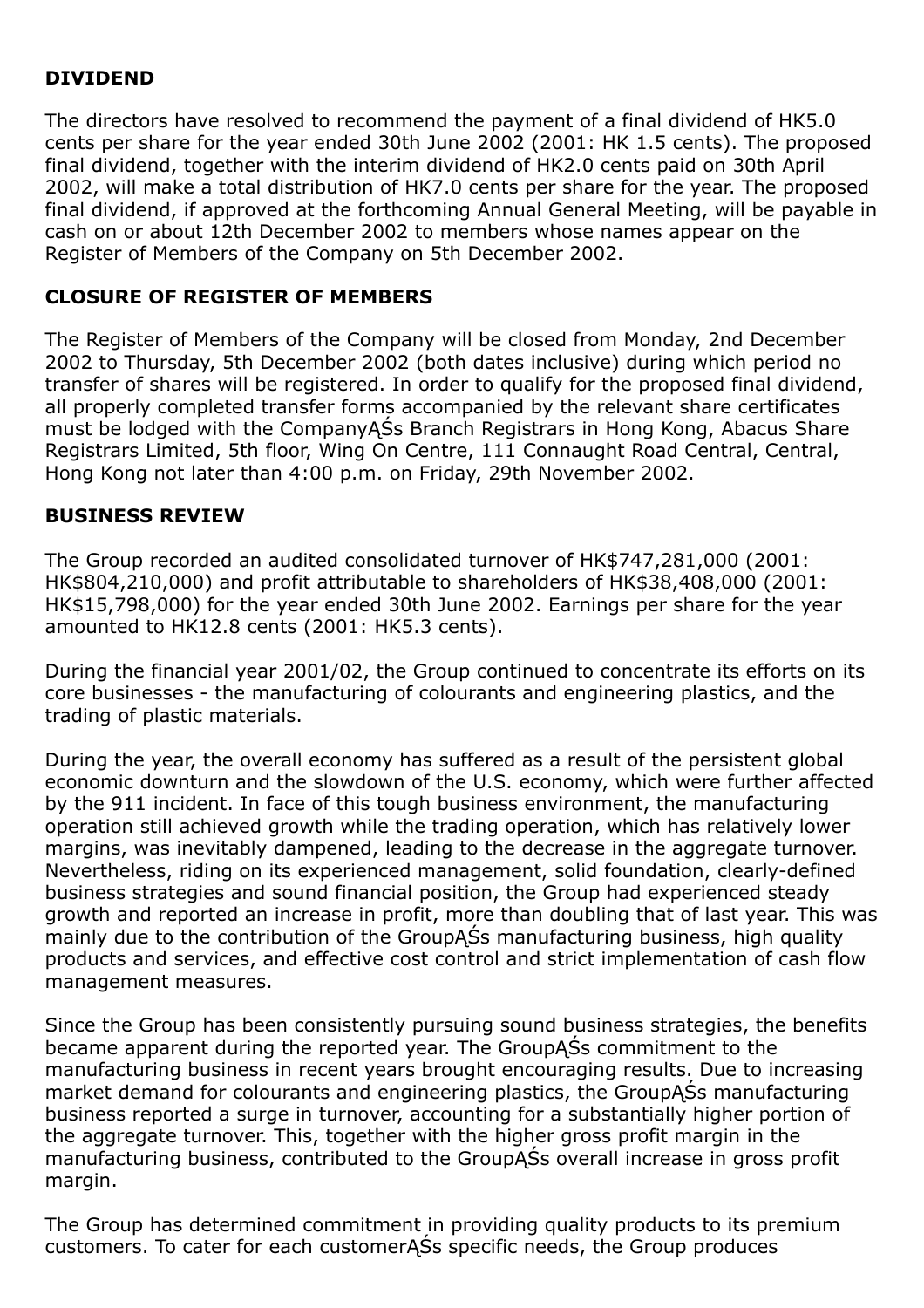customised and cost-effective products with value-added services, including tailor-made engineering plastics, which have been well-received by the market. Through its wellestablished distribution network in major cities in the PRC (including Dongguan, Guangzhou, Shanghai, Qingdao, Chengdu and Tianjin), the Group managed to expand and extend its customer base during the reported year. The business nature of its customers now covers a wider range of manufacturing industries including home appliance, toy, automobile, electronics and consumer products.

Anticipating that the market environment would be difficult in the first half of the year under review, the Group streamlined its operational workflow in order to achieve higher gross profit margin by introducing measures such as more stringent control and closer monitoring of the raw material procurement costs.

During the year under review, the Group continued to pursue prudent cash flow management practices so as to further enhance its financial position by shortening the recovery period of its account receivables resulting in improved liquidity and substantial finance expenses reduction.

## **PROSPECTS**

Looking ahead, the Group will continue its determined commitment in research and development to enhance its competitiveness in the market, and expanding and extending its product range to meet the specific needs of customers. To cater for the voluminous production orders from Hong Kong customers, the Group has leased an additional plant at Tai Po Industrial Estate in Hong Kong to increase its production capacity. Advanced model of equipment and production machineries and high-volume production lines will be installed in the additional plant for the production of products of higher technical requirements. The additional plant will not only shorten delivery time for local customers but also save delivery costs. The installation of production machineries in the additional plant will be completed in two phases. The first phase is expected to be ready for production by the end of 2002 while the second phase is expected to commence production in early 2003.

Meanwhile, the construction of the new plant in Shanghai, which is to replace its existing leased plant, is on schedule and expected to be completed by the end of 2002 which will increase the GroupASs production capacity just in time to meet the growing market needs for its products.

With the PRCĄŚs entry into WTO, her regulatory systems will further approaching global standards in the foreseeable future by reducing its tariff, taxes, duties and other levies. At the same time, the tremendous market potential will create business opportunities for the Group. In view of all these inspiring factors, the Group established Ngai Hing (GZFTZ) Trading Co. Ltd. in Guangzhou Free Trade Zone in May 2002, taking its first step in developing the trading of plastic materials in China to make full utilisation of the GroupĄŚs established customer base. If this pilot scheme receives positive responses, it will become an additional source of income for the Group.

Leveraging on its widespread experience in the plastic materials and colourants businesses, the Group is in negotiation with sizeable and established building materials companies about the application of plastic materials and colourants for their production of plastic building materials. It is expected that such market penetration will create another stream of income.

It is anticipated that the continuous growth in business opportunities in the PRC will lead to an increase in demand of its products in the coming years. Provided that the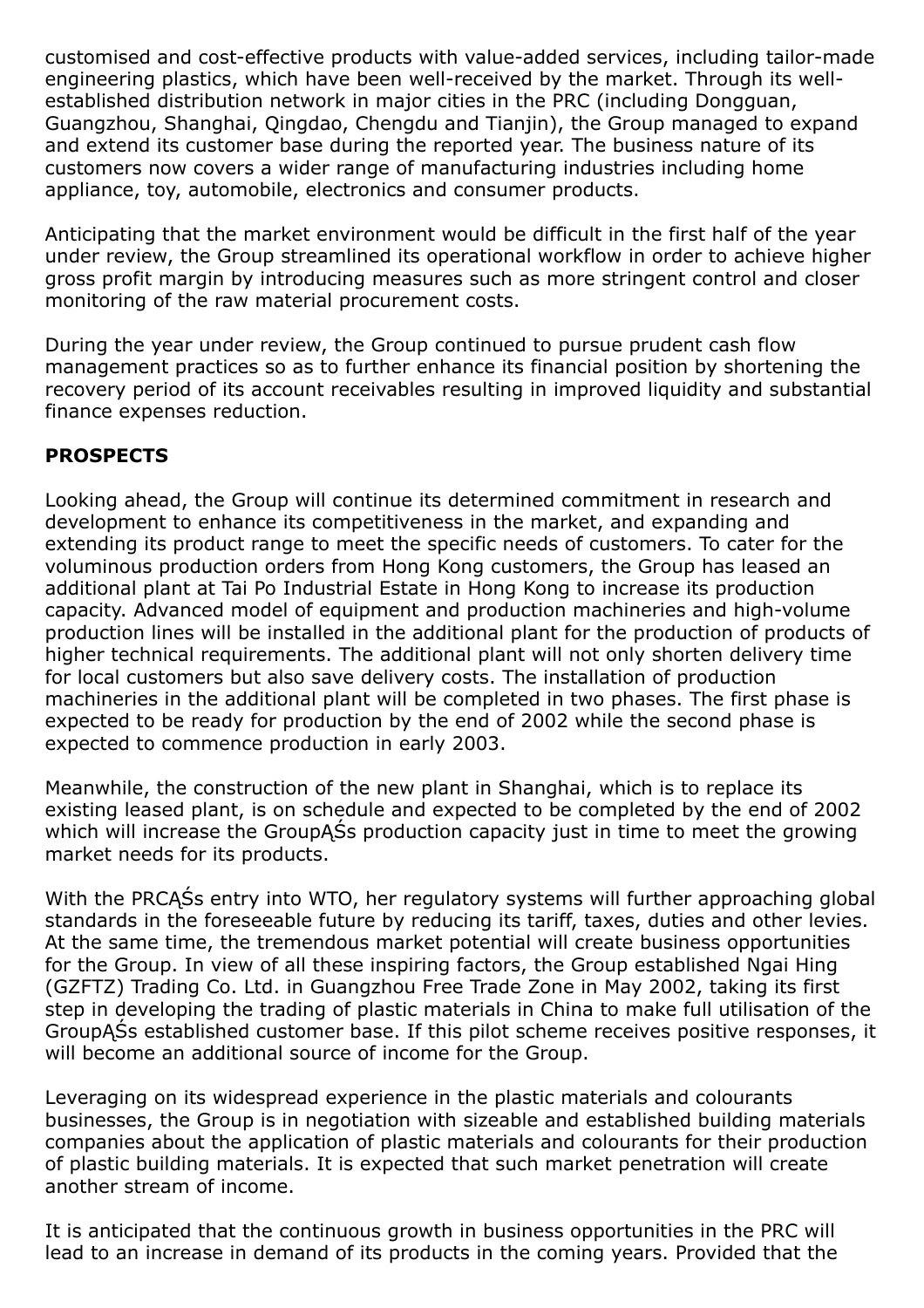Group continues its pursuit of high quality products and value-added services and increases its investment in research and development, its competitiveness and leading position in the market will be enhanced and maintained and better return for the Group and its shareholders will follow.

## LIQUIDITY AND FINANCIAL RESOURCES

The Group generally finances its operations with internally generated cashflow and banking facilities provided by its principal bankers. As at 30th June 2002, the Group has available aggregate bank loan facilities of approximately HK\$102,454,000, of which HK\$29,250,000 have been utilised and were secured by corporate guarantee issued by the Company and legal charges on certain leasehold land and buildings in the PRC and Hong Kong owned by the Group. The GroupĄŚs cash and bank balances and short term bank deposits as at 30th June 2002 amounted to approximately HK\$46,486,000. The GroupĄŚs gearing ratio as at 30th June 2002 was approximately 10.7 per cent., based on the total bank borrowings of approximately HK\$29,250,000 and the shareholdersĄŚ funds of approximately HK\$272,960,000. As the GroupĄŚs borrowings and cash balances are primarily denominated in Hong Kong dollars, the Group has no significant exposure to foreign currency fluctuations.

## PLEDGE OF ASSETS

As at 30th June 2002, certain investment and other properties of the Group with an aggregate net book value of approximately HK\$46,057,000 (2001: HK\$45,250,000) have been pledged to banks to secure for banking facilities granted to the Group.

## CONTINGENT LIABILITIES

As at 30th June 2002, the Company had contingent liabilities in relation to corporate guarantee for the due performance of a subsidiary under a contract manufacturing agreement to the extent of HK\$20,000,000 (2001: HK\$20,000,000) and corporate guarantees given to banks for banking facilities granted to its subsidiaries to the extent of approximately HK\$175,000,000 (2001: HK\$175,000,000).

#### EMPLOYEE INFORMATION

As at 30th June 2002, the Group employed a total of 700 full-time employees. The GroupĄŚs emolument policies are formulated on the performance of individual employees and are reviewed annually. The Group has introduced an incentive scheme, which is geared to the profit of the Group and the performance of its employees, as an incentive to motivate its employees to increase their contribution to the Group. The Group also provides social and medical insurance coverage, and provident fund scheme (as the case may be) to its employees depending on the location of such employees.

## PURCHASE, SALE AND REDEMPTION OF THE COMPANYĄŚS LISTED SECURITIES

The Company has not redeemed any of its shares during the year. Neither the Company nor any of its subsidiaries has purchased or sold any of the CompanyĄŚs listed securities during the year.

#### AUDIT COMMITTEE

The written terms of reference which describe the authority and duties of the Audit Committee were prepared and adopted with reference to Ą§A Guide for The Formation of An Audit CommitteeĄ¨ published by the Hong Kong Society of Accountants.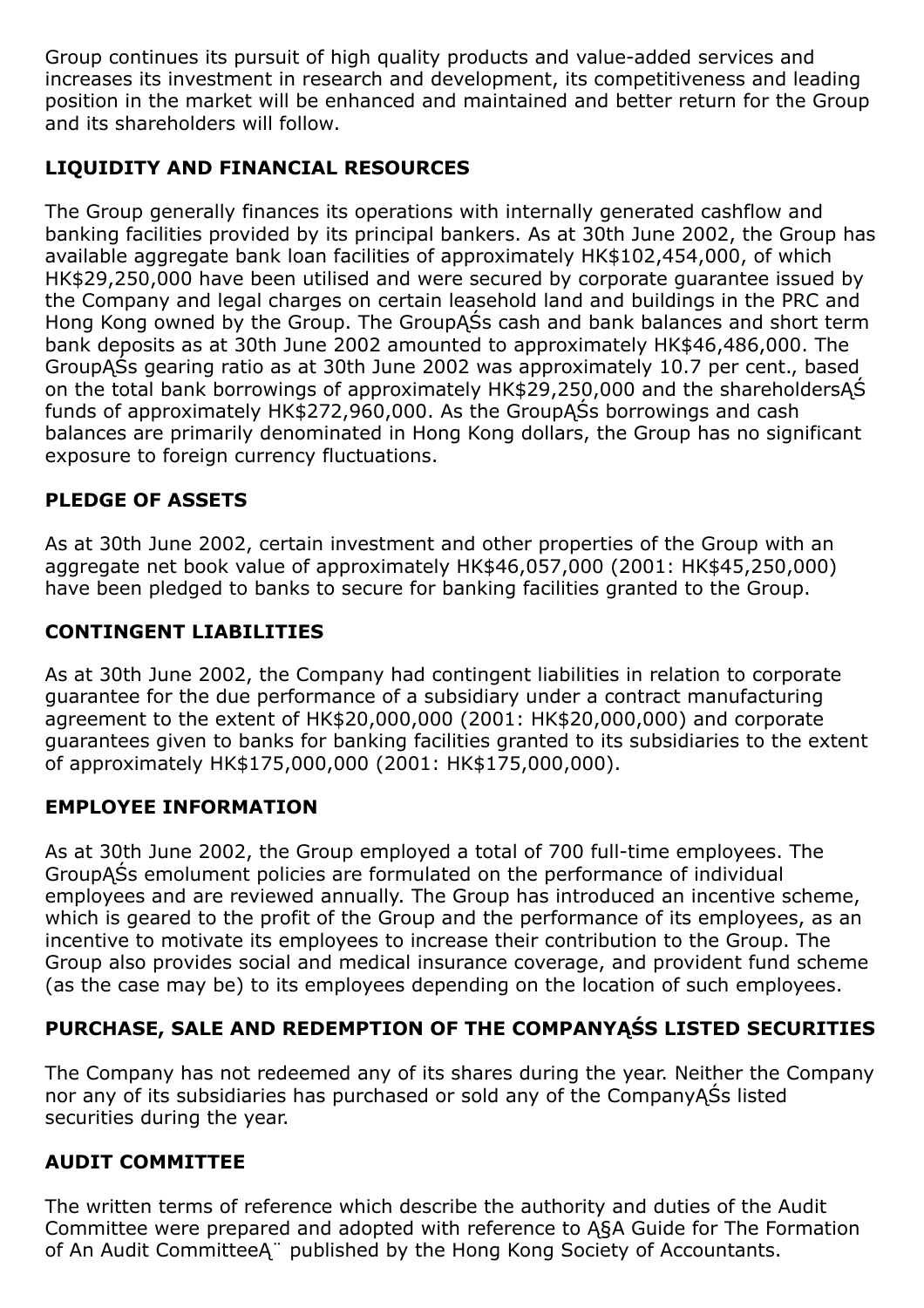The Audit Committee provides an important link between the Board of Directors and the CompanyĄŚs auditors in matters coming within the scope of the group audit. It also reviews the effectiveness of the external audit and of internal controls and risk evaluation. The Audit Committee comprises two independent non-executive directors, namely Mr LAI Kam Wah and Dr WONG Chi Ying, Anthony. Meetings of the Audit Committee will be held not less than twice a year and the Audit Committee met with the CompanyĄŚs auditors in September 2002 to review the GroupĄŚs results for the year before it was tabled for the approval of the Board of Directors.

### COMPLIANCE WITH THE CODE OF BEST PRACTICE

In the opinion of the Directors, the Company has complied with Appendix 14 of the Rules Governing the Listing of Securities (the Ą§Listing RulesĄ¨) on The Stock Exchange of Hong Kong Limited (the Ą§Stock ExchangeĄ¨) throughout the year ended 30th June 2002 except that the term of office for the Independent Non-executive Directors of the Company are subject to retirement by rotation and re-election at the Annual General Meeting in accordance with the CompanyASs Bye-laws. This does not comply with Paragraph 7 of the Code of Best Practice which suggests that Independent Nonexecutive Directors should be appointed for a specific term.

## DISCLOSURE OF INFORMATION ON THE STOCK EXCHANGEĄŚs WEBSITE

A detailed announcement of final results of the Group for the year ended 30th June 2002 containing all the information required by paragraphs 45(1) to 45(3) of Appendix 16 of the Listing Rules will be published on the website of the Stock Exchange in due course.

 $A(\widehat{a})$ 

On behalf of the Board HUI Sai Chung Chairman Hong Kong SAR, 7th October 2002

 $A(\widehat{a})$ 

# NOTICE OF ANNUAL GENERAL MEETING

NOTICE IS HEREBY GIVEN that the Annual General Meeting of Ngai Hing Hong Company Limited (the Ą§CompanyĄ¨) will be held at Caine Room, Level 7, Conrad Hotel, Pacific Place, 88 Queensway, Hong Kong, on Thursday, 5th December 2002 at 10:00 a.m. for the following purposes:

- 1. To receive and consider the audited consolidated financial statements and the reports of the directors and auditors for the year ended 30th June 2002.
- 2. To declare a final dividend for the year ended 30th June 2002.
- 3. To re-elect directors and to authorise the Board of Directors to fix their remuneration.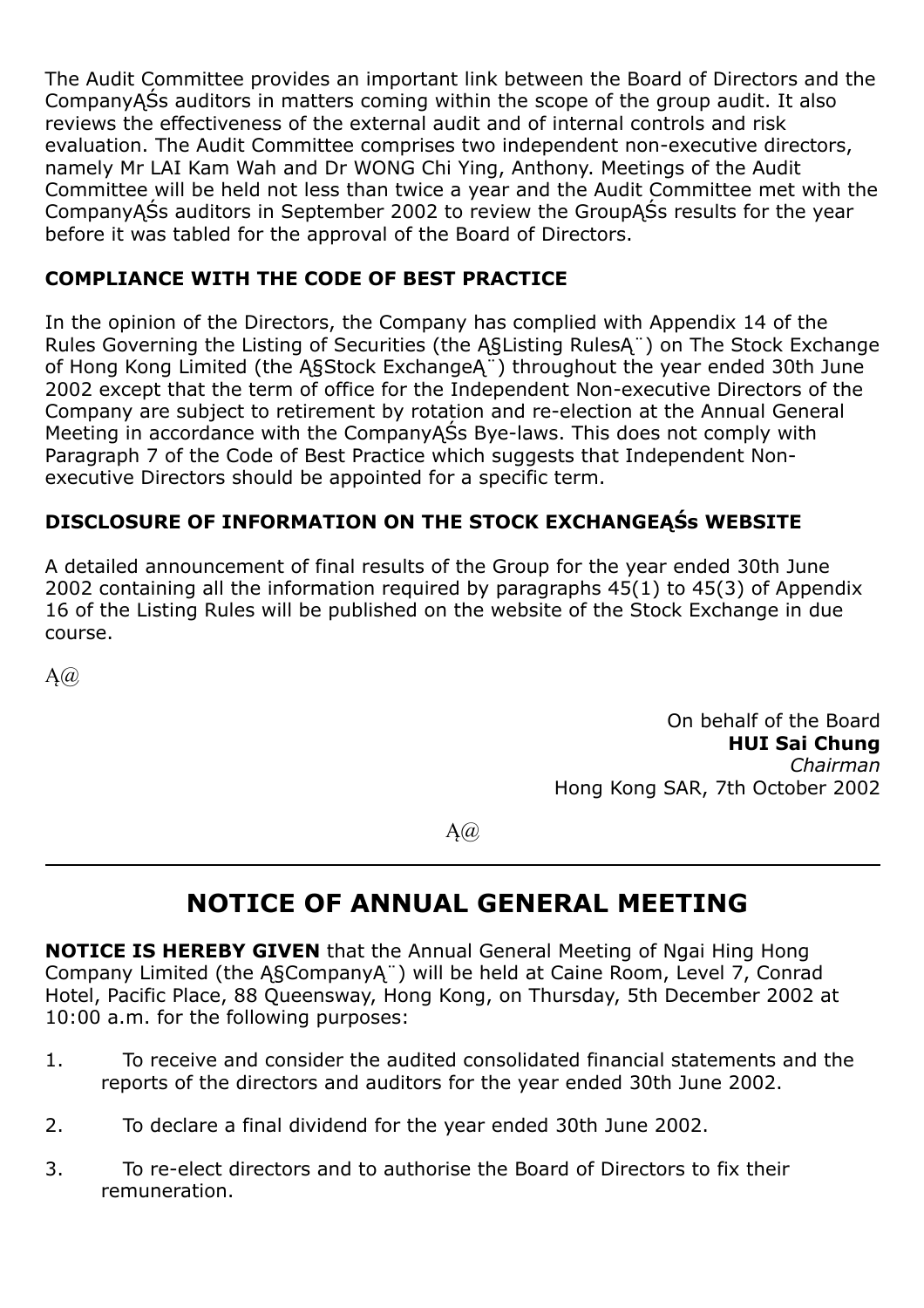- 4. To appoint auditors and to authorise the Board of Directors to fix their remuneration.
- 5. As special business, to consider and, if thought fit, pass with or without amendments the following resolutions as Ordinary Resolutions:

## Ą§THAT:

- (a) the existing share option scheme for the directors and employees of the Company and its subsidiaries which was adopted by the Company at its general meeting on 29th March, 1994 be and is hereby terminated with immediate effect; and
- (b) subject to and conditional upon the Listing Committee of The Stock Exchange of Hong Kong Limited (the Ą§Stock ExchangeĄ¨) granting the listing of, and permission to deal in, the shares in the Company (which will not exceed 10 per cent. of the issued share capital of the Company as at the date of the adoption of the New Share Option Scheme (as defined below)) to be issued and allotted pursuant to the exercise of any options granted under the share option scheme of the Company (the Ą§New Share Option SchemeĄ¨), the rules of which are contained in the document marked Ą§AĄ¨ produced to the meeting and for the purposes of identification signed by the Chairman thereof, the New Share Option Scheme be and is hereby approved and adopted and the Board of Directors of the Company be and is hereby authorised to do all such acts and to enter into all such transactions, arrangements and agreements as may be necessary or expedient in order to give full effect to the New Share Option Scheme including but without limitation:
	- (i) to administer the New Share Option Scheme under which options will be granted to Eligible Persons eligible under the New Share Option Scheme to subscribe for shares in the Company;
	- (ii) to modify and/or amend the New Share Option Scheme from time to time provided that such modification and/or amendment is effected in accordance with the provisions of the New Share Option Scheme and in compliance with The Rules Governing the Listing of Securities on the Stock Exchange relating to modification and/or amendment;
	- (iii) to issue and allot from time to time such number of shares in the Company as may be required to be issued and allotted pursuant to the exercise of the options under the New Share Option Scheme and subject to Rules Governing the Listing of Securities on the Stock Exchange;
	- (iv) to make application at the appropriate time or times to the Stock Exchange and any other stock exchanges on which the issued shares of the Company may for the time being be listed, for listing of, and permission to deal in, any shares in the Company which may hereafter from time to time be issued and allotted pursuant to the exercise of the options under the New Share Option Scheme; and
	- (v) to content, if it so deems fit and expedient, to such conditions, modifications and/or variations as may be required or imposed by the relevant authorities in relation to the New Share Option Scheme.Ą¨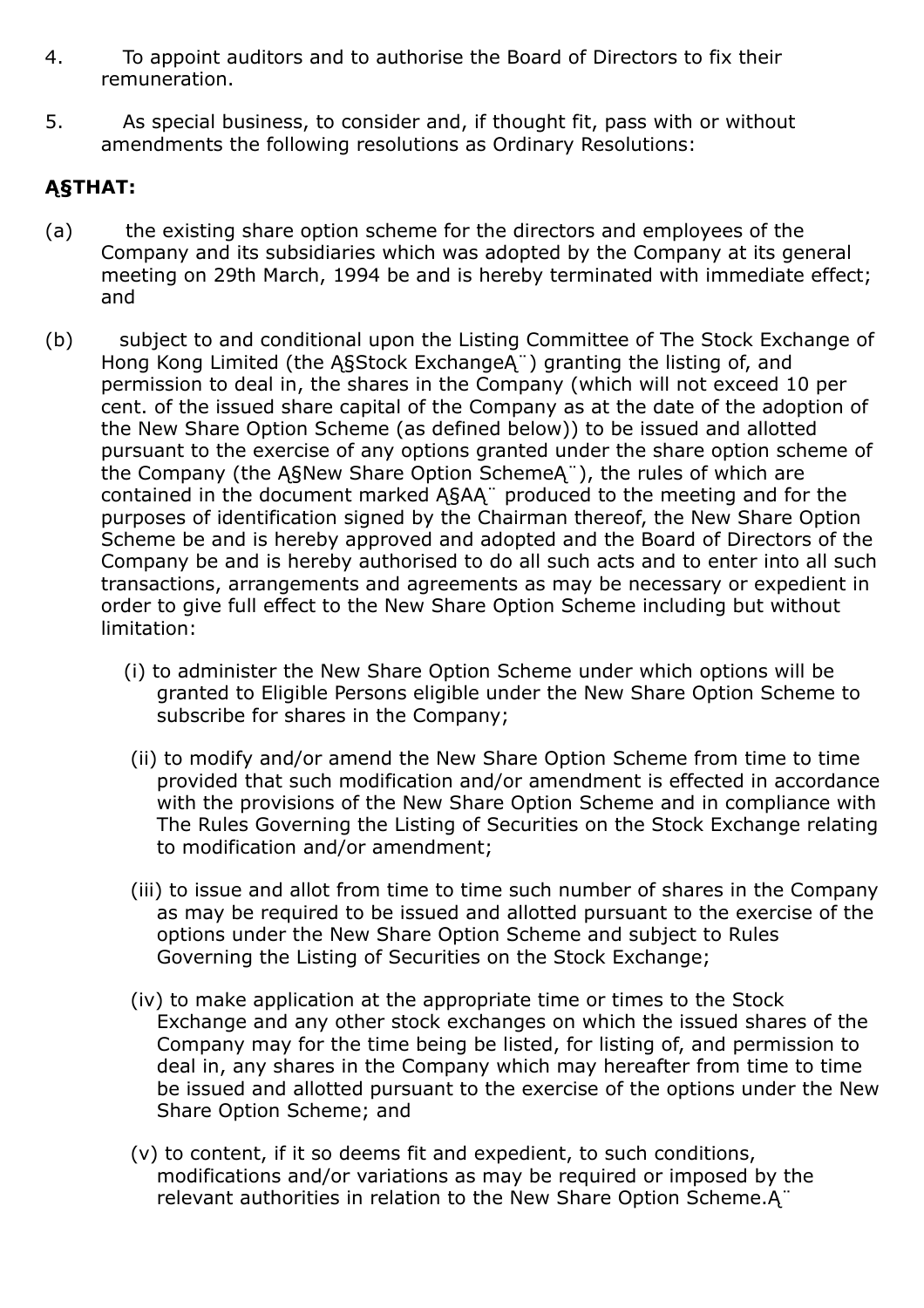6. As special business, to consider and, if thought fit, pass with or without amendments the following resolutions as Ordinary Resolutions:

## A. **ASTHAT:**

- (a) subject to paragraph (c) below, the exercise by the directors during the Relevant Period (as defined below) of all powers of the Company to allot, issue and deal with additional shares in the capital of the Company and to make and grant offers, agreements and options which would or might require the exercise of such power be and is hereby generally and unconditionally approved;
- (b) the approval in paragraph (a) above shall authorise the directors during the Relevant Period to make and grant offers, agreements and options which would or might require the exercise of such power during or after the end of the Relevant Period;
- (c) the aggregate nominal amount of share capital allotted or agreed conditionally or unconditionally to be allotted (whether pursuant to an option or otherwise) by the directors pursuant to the approval in paragraph (a) above, otherwise than pursuant to (i) a Rights Issue (as defined below); (ii) the exercise of rights of subscription under the terms of any warrants or other securities issued by the Company as at the date of this resolution carrying a right to subscribe for or purchase shares of the Company; or (iii) the exercise of the subscription rights under the share option schemes of the Company, shall not exceed 20 per cent. of the aggregate nominal amount of the share capital of the Company in issue as at the date of this resolution and the said approval shall be limited accordingly; and
- (d) for the purposes of this resolution:
- Ą§Relevant PeriodĄ¨ means the period from the passing of this resolution until whichever is the earliest of:
- (i) the conclusion of the next annual general meeting of the Company;
- (ii) the expiration of the period within which the next annual general meeting of the Company is required by the Bye-laws of the Company or any applicable law to be held; and
- (iii) the revocation or variation of the authority given under this resolution by an ordinary resolution of the shareholders of the Company in general meeting ; and
- Ą§Rights IssueĄ¨ means an offer of shares open for a period fixed by the directors to holders of shares on the register of members of the Company on a fixed record date in proportion to their then holdings of such shares (subject to such exclusions or other arrangements as the directors of the Company may deem necessary or expedient in relation to fractional entitlements or legal or practical problems under the laws of, or the requirements of any recognised regulatory body or any stock exchange in, any territory).Ą¨

## B. **ASTHAT:**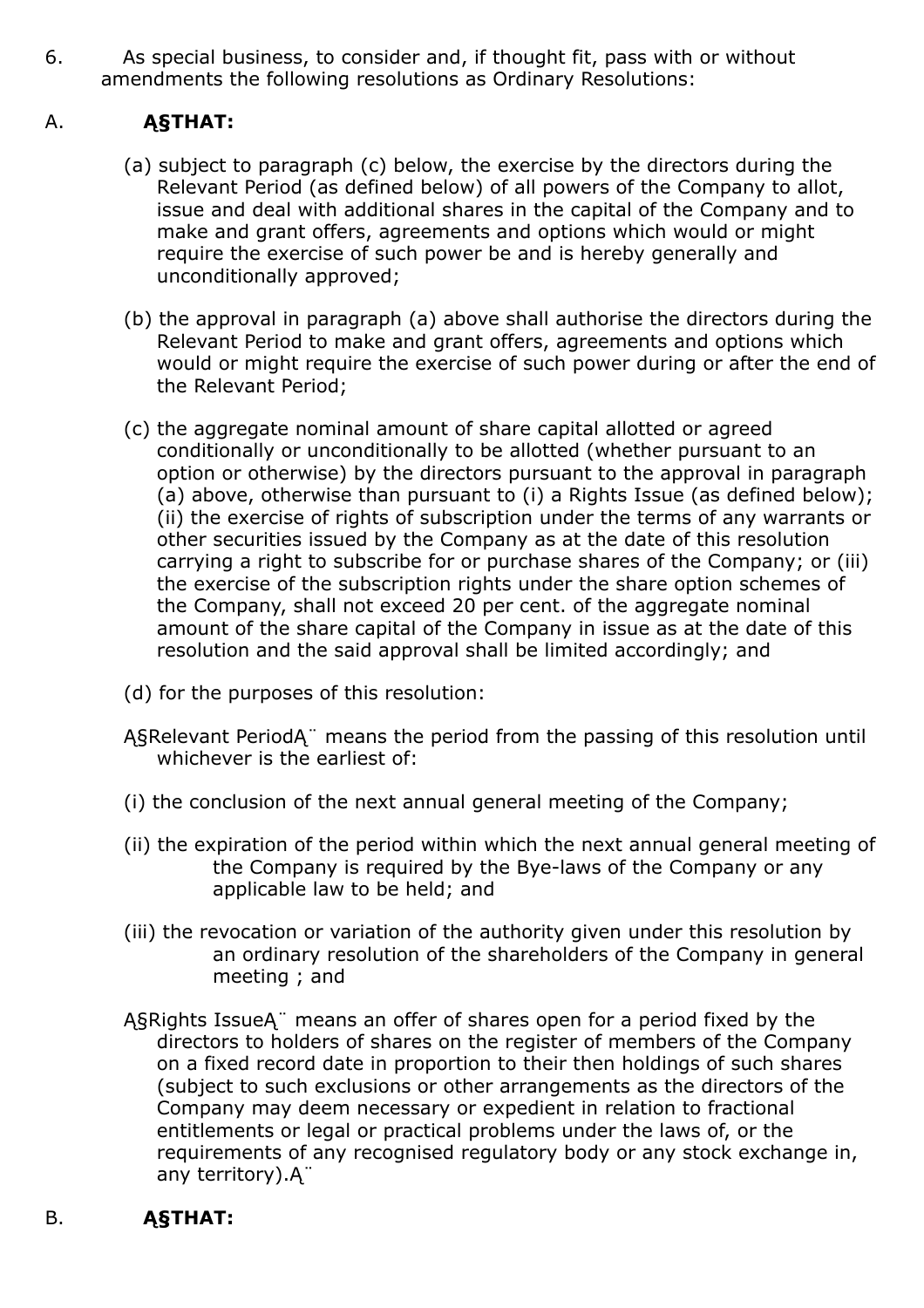- (a) the exercise by the directors of the Company during the Relevant Period (as defined below) of all powers of the Company to repurchase shares of HK\$0.10 each in the capital of the Company on the Stock Exchange, subject to and in accordance with all applicable laws, be and is hereby generally and unconditionally approved;
- (b) the aggregate nominal amount of shares of the Company to be repurchased by the Company pursuant to the approval in paragraph (a) above during the Relevant Period shall not exceed 10 per cent. of the aggregate nominal amount of the share capital of the Company in issue as at the date of this resolution and the said approval shall be limited accordingly; and
- (c) for the purposes of this resolution:
- Ą§Relevant PeriodĄ¨ means the period from the passing of this resolution until whichever is the earliest of:
- (i) the conclusion of the next annual general meeting of the Company;
- (ii) the expiration of the period within which the next annual general meeting of the Company is required by the Bye-laws of the Company or any applicable law to be held; and
- (iii) the revocation or variation of the authority given under this resolution by an ordinary resolution of the shareholders of the Company in general meeting.Ą¨
- C. **A§THAT** conditional upon resolution no.6B above being passed, the aggregate nominal amount of the number of shares in the capital of the Company which are repurchased by the Company under the authority granted to the directors as mentioned in resolution no.6B above shall be added to the aggregate nominal amount of share capital that may be allotted or agreed conditionally or unconditionally to be allotted by the Directors of the Company pursuant to resolution no.6A above, provided that such amount shall not exceed 10 per cent. of the aggregate nominal amount of the share capital of the Company in issue as at the date of passing this Resolution.Ą¨

By Order of the Board CHING Yu Lung Company Secretary Hong Kong SAR, 7th October 2002

Principal Office: Unit 3, 6th Floor Hopeful Factory Centre 10 Wo Shing Street Fo Tan, New Territories Hong Kong

Notes:

1. A member entitled to attend and vote at the meeting convened by the above notice is entitled to appoint one or more proxies to attend and vote in his stead. A proxy need not be a member of the Company.